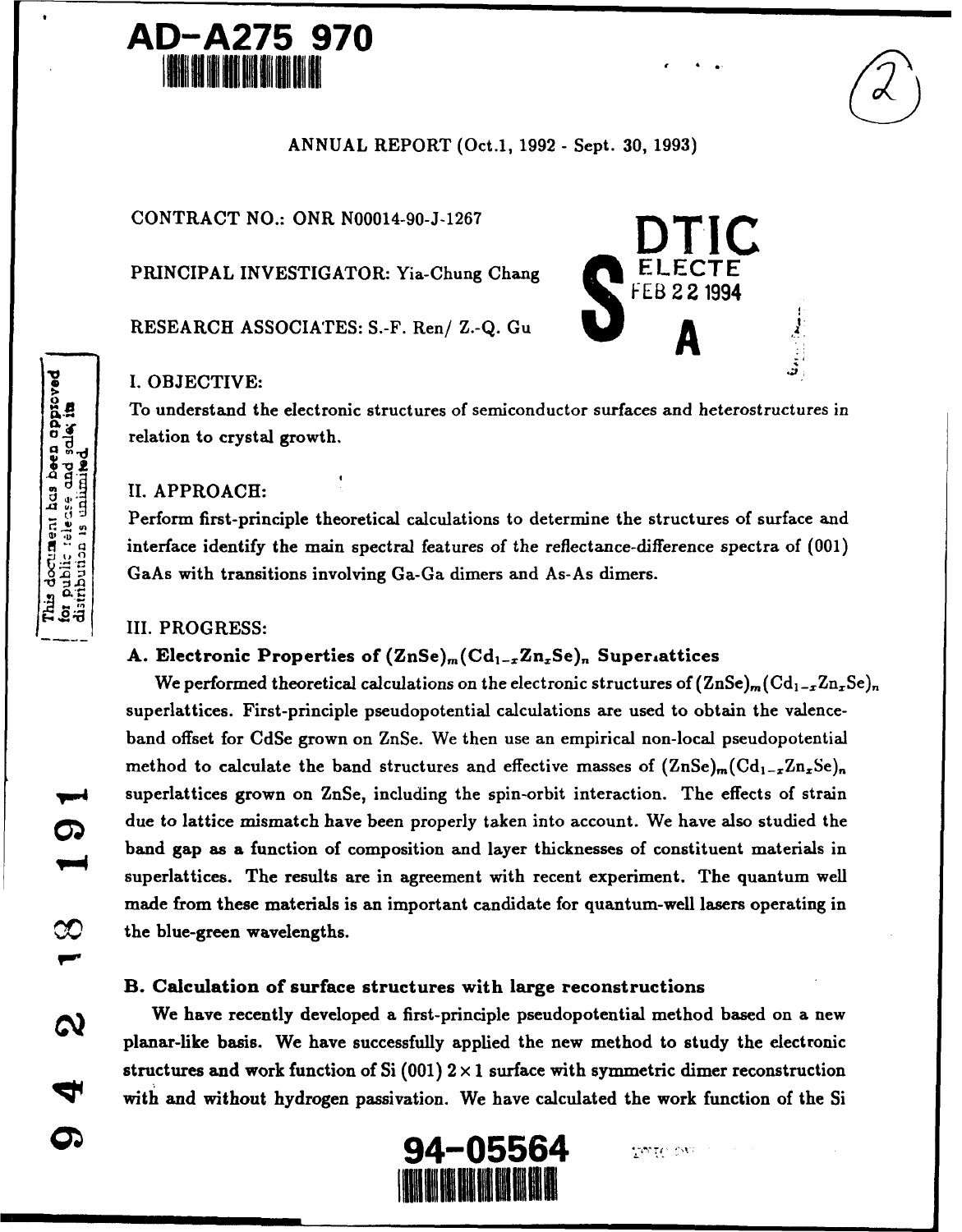(001)  $2 \times 1$  surface with hydrogen passivation. We have also calculated the hydrogen dissociation energy and the result is in accord with previous experimental findings.<sup>14,15</sup>

Furthermore, we have constructed the "planar Wannier orbitals" by using linear combinations of these orbital. at the zone center and zone boundary for each in-plane wave vector,  $k_{||}$ . Only eight planar Wannier orbitals per atomic layer are needed to reproduce the bulk band structure accurately throughout the entire Brillouin zone. With the  $k_{\parallel}$ . dependent interaction parameters between planar Wannier orbitals calculated and stored, we essentially convert a first-principle calculation into a simple tight-binding calculation. Another advantage of using planar Wannier orbitals is that the surface Green's function can evaluated accurately and efficiently using the complex-band structure method. Equipped with this tool, we are now ready to attack surfaces with more complicated reconstructions, such as the GaAs (001)  $2 \times 4$  surface.

| Accesion For             |                          |    |  |
|--------------------------|--------------------------|----|--|
| NTIS CRA&!               |                          |    |  |
| DTIC TAB                 |                          | Ē. |  |
| ி<br>Unamhour.ced        |                          |    |  |
| Justification            |                          |    |  |
| Вy<br>Distribution/      |                          |    |  |
| <b>Availabuty Colles</b> |                          |    |  |
| Dist                     | Avail and jor<br>Special |    |  |
|                          |                          |    |  |